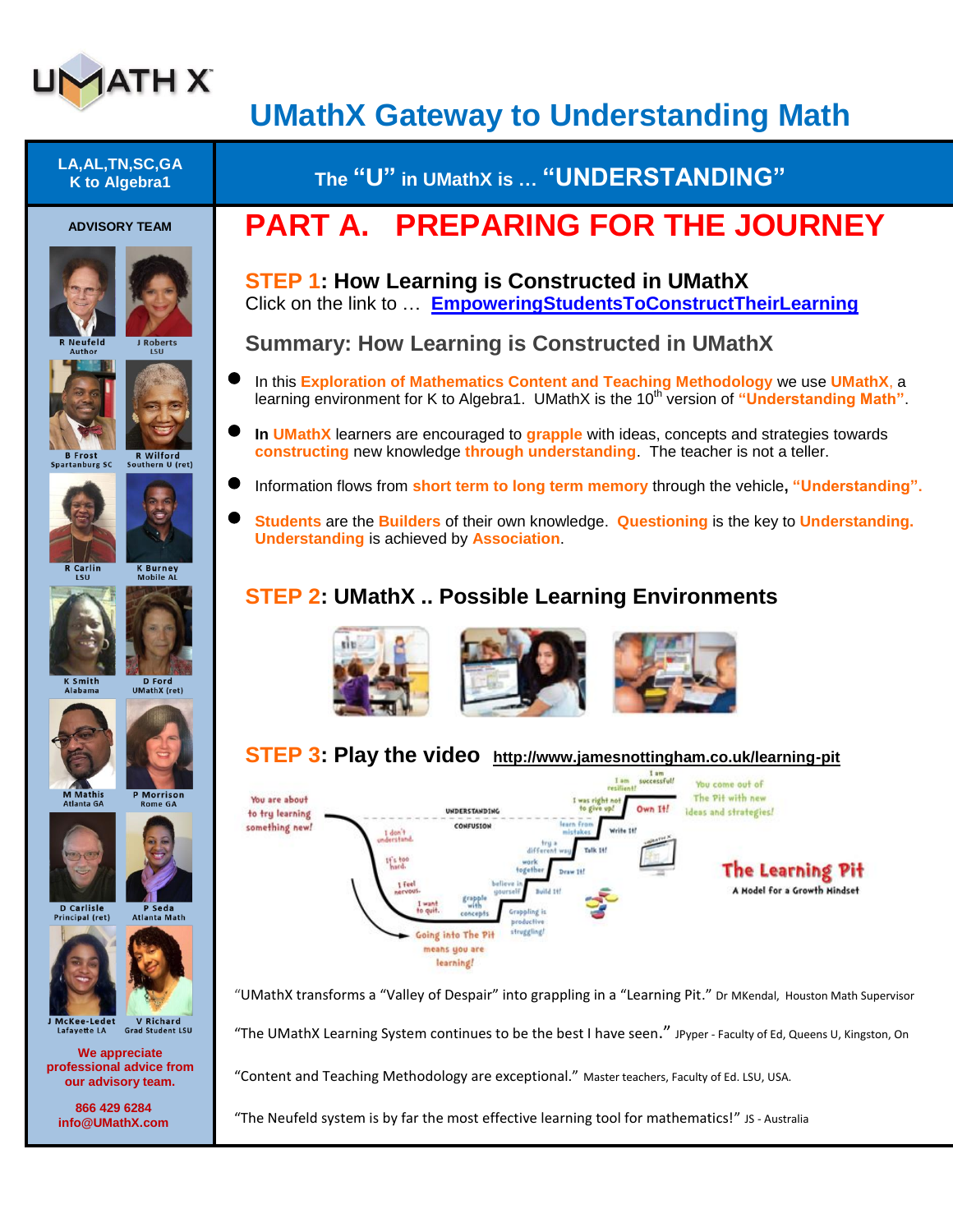| LA,AL,TN,SC,GA |
|----------------|
| K to Algebra1  |

**TOWARDS** 

## **PART B. BEGINNING THE JOURNEY**

 Play the video**: UMathX–What is it? at [www.umathX.com](http://www.umathx.com/) > Media > Videos UNDERSTANDING**  Enter URL **www.umathx.com/XX**(where XX is given to you), into the address box of any browser. **how to use**  Enter the **Username** that you have been assigned **UMathX** Enter the **Password:** that you have been assigned or you have chosen If one enters into UMathX, then want to have another user enter, click on **Logout** on top right. **as a There exist 4 Login Types**: student, teacher, principal, supervisor **Check classes** entered into UMathX according to the teacher template submitted. **tool The Main Menu** is **the jump off point for both PLANNING and STUDENT USE. for learning**   $\Omega$ O Content Special Menu Tools Menu Curriculum elp Me Get Started Menu **LET'S EXPLORE Select "CONTENT Menu". Follow this path in order: THE CONTENT 1**.**Fractions** > Equivalent Fractions > Pattern Blocks. Click on (arrow up)(arrow right)(arrow left)(double arrow up) **MENU … Content Menu** .. Fractions > Equivalent Fractions > Pattern Blocks > Hexagon1 to work through lesson, Hexagon1 **ELEMENTARY 2.Double click on "This is one Whole Hexagon"** on the first page to have the line read and highlighted. **Example:** When <**proceed**> appears on the bottom right, click on it. Key in "1", then press <enter>. Key in "2" then press <enter>. Now click on <proceed>. **<PROCEED> IS …** Enter a number … try the number .. "2" .. three times before entering the correct answer. **NOTE- Encourage students to risk. A mistake is an opportunity to learn.** the way that UMathX controls the pace. **3**.**Click on the 2nd icon at the top of the screen, MENU.** Now navigate to **Hexagon1** and complete the lesson. It ensures attention to A blue screen with two options – **GO BACK** .. or .. **CONTINUE**, marks the end of a lesson. tasks and separates Return to the **Main Menu**. the pieces of the **Select "CONTENT Menu" and again follow the path below in order:** concept being built. **Content Menu**..Fractions > Equivalent Fractions > Pattern Blocks > The green pencil beside "Hexagon1" indicates that a corresponding printable **framework** is available. **Click on pencil. Option 1:** After printing it, follow the lesson outline on the framework. **Option 2:** Earlier (above) you followed the lesson "Hexagon1" within UMathX. The **Frameworks** are Return to the **Main Menu**. 3 part model lessons on paper. They give **Select "CONTENT Menu". and follow the path below in order:** ideas for implementing **Fractions** > The Meaning of Fractions > Introduction… Think, Write, Say. UMathX The green pencil beside "Circles" indicates that a corresponding printable **framework** is available. **Click on the pencil. Option 1**: After printing it, follow the lesson outline on the framework. **Option 2: Follow the lesson "Circles" within UMathX.** Return to the **Main Menu**.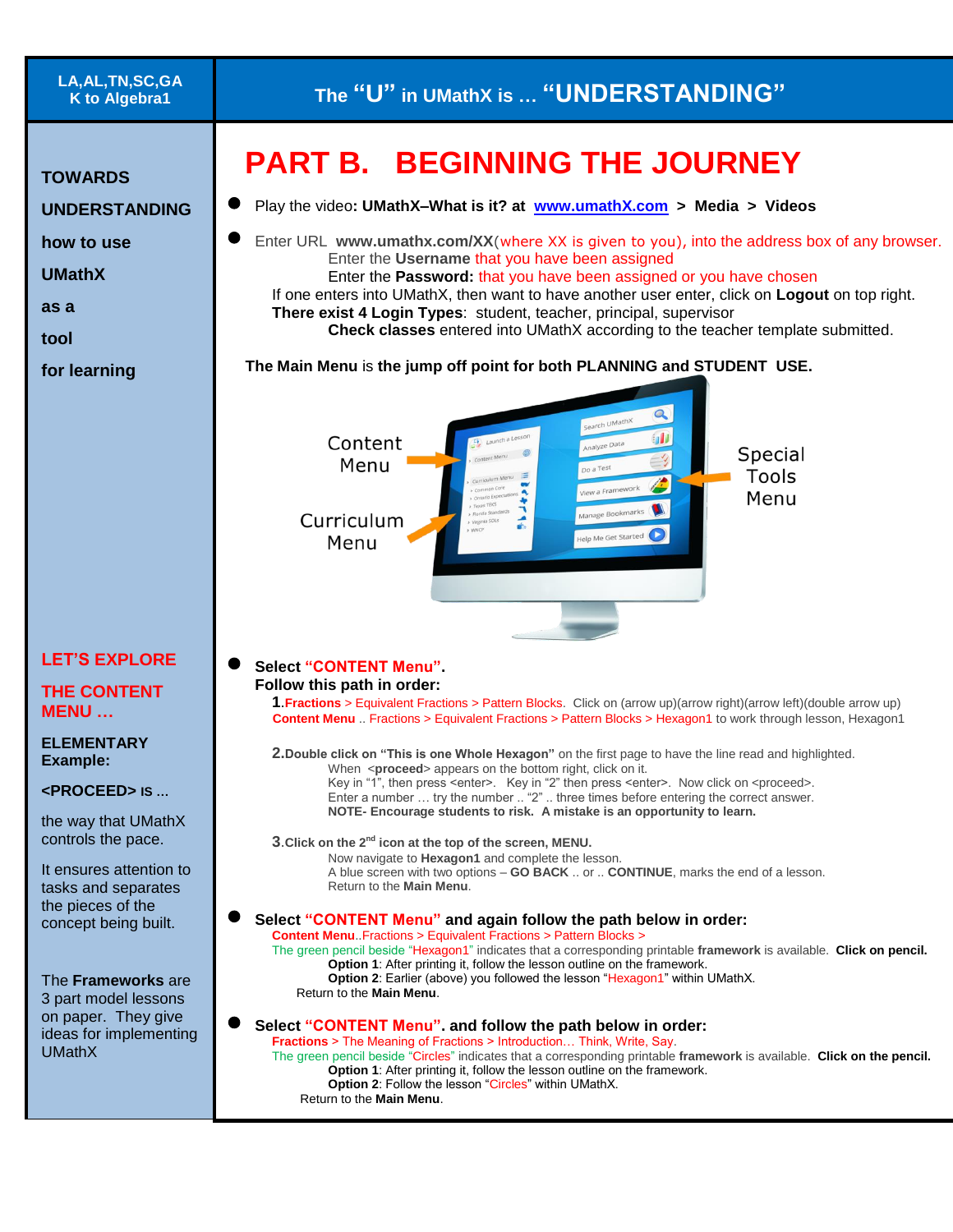| LA, AL, TN, SC, GA<br>K to Algebra1                                                                                               | The "U" in UMathX is  "UNDERSTANDING"                                                                                                                                                                                                                                                                                                                                                                                                                                                                                                                                                                                                                                                                                                                                    |
|-----------------------------------------------------------------------------------------------------------------------------------|--------------------------------------------------------------------------------------------------------------------------------------------------------------------------------------------------------------------------------------------------------------------------------------------------------------------------------------------------------------------------------------------------------------------------------------------------------------------------------------------------------------------------------------------------------------------------------------------------------------------------------------------------------------------------------------------------------------------------------------------------------------------------|
| <b>LET'S EXPLORE</b><br><b>THE CURRICULUM</b><br><b>MENU</b>                                                                      | Select the "Common Core CURRICULUM Menu".<br>Follow this path in order:<br>1. Grade 3, then $3.NF > 01$ .<br>Click (arrow up)(double arrow up).                                                                                                                                                                                                                                                                                                                                                                                                                                                                                                                                                                                                                          |
| <b>ELEMENTARY</b><br><b>Example:</b>                                                                                              | 2. Select Common Core.<br>$3$ . Click  Grade $3 > 3$ . NF $> 01 > 03 > b$<br>You have now reached suggested lessons to fit 3.NF.01.03b<br>4. You now have 2 choices - Tab 1 - "Lessons" and Tab 2 - "Frameworks"                                                                                                                                                                                                                                                                                                                                                                                                                                                                                                                                                         |
|                                                                                                                                   | 5. Select Lessons<br>You are at lessons selected from the <b>Content Menu</b> for <b>3.NF.01.03b.</b><br>Lessons are in order that we recommend that they be taught.<br>6. Double Click the 3 <sup>rd</sup> lesson- Fractions > Equivalent Fractions > Pattern Blocks > Hexagon1 (Remember this?)<br>Do a few <proceeds> into the lesson.</proceeds>                                                                                                                                                                                                                                                                                                                                                                                                                     |
| <b>THREE PART</b><br><b>MODEL LESSONS</b><br>(FRAMEWORKS)<br>are meant to:                                                        | 7. Exit the lesson by clicking on the 2 <sup>nd</sup> icon at the top of the screen, MENU.<br>You are returned to the Selection Menu within the Curriculum Selection, 3.NF.01.03b, ready for another choice.<br>8. Click on tab "Frameworks".<br>You see tiered 3 part model printable lessons which give ideas on implementing UMathX.                                                                                                                                                                                                                                                                                                                                                                                                                                  |
| 1. Tie on-screen<br>knowledge to it's<br>concrete<br>expression<br>off-computer                                                   | 9. Double-Click on  Equivalent Fractions -1.pdf.<br>Note the 3 part lesson. It can be printed in color or in black and white double sided to save on paper.<br>This can be given to a student or a pair of students as a plan for implementation of UMathX.<br>Note that the instructions to the student(s) direct them within the Content Menu.<br>10. Return to UMathX, by moving the mouse to the top of the screen and click on the X for Equivalent Fractions -1.pdf.                                                                                                                                                                                                                                                                                               |
| 2. Provide support<br>for RTI & STEAM<br>models.                                                                                  | Select "Help Me Get Started" on the Main Menu. "UMathX Videos" will appear.<br>Select and play the video, "Frameworks for Learning"<br>Frameworks save much time by providing lessons and lesson ideas ready to be used.                                                                                                                                                                                                                                                                                                                                                                                                                                                                                                                                                 |
| <b>LET'S EXPLORE</b><br><b>CONTENT MENU &amp;</b><br><b>CURRICULUM</b><br><b>MENU</b><br><b>SECONDARY</b><br><b>Example:</b>      | <b>Select "CONTENT Menu"</b><br>Follow this path in order:<br><b>Graphing &gt; Linear Relations &gt; The Elastic Example</b><br>Note the green pencil icon beside the lesson, "Setup Equations". Click on it to display the framework.<br>Option 1: After printing it, follow the lesson outline on the framework.<br>Option 2: Follow the lesson "Setup Equations" within UMathX.<br>Return to the Main Menu.<br><b>Select the Common Core CURRICULUM Menu.</b><br>Follow the path to 8.F.02.04<br>Click on tab "Lessons".<br>Double Click the lesson- Graphing > Linear Relations > The Elastic Example > Setup Equations<br>Click on the tab "Frameworks".<br>Note tiered 3 part lessons, Linear Relations - Elastic -1, -2, -3 for a suggestion to implement UMathX. |
| <b>MODEL LESSONS</b><br>(FRAMEWORKS)<br><b>Framework Role:</b><br><b>Model Lessons</b><br>Implement:<br><b>RTI</b><br><b>STEM</b> | "Find a Framework" in 4 Possible Ways:<br>1. In the Content Menu, a green pencil beside a lesson name indicates that a corresponding<br>printable framework is available.<br>2. In the Selection Menu, within a Curriculum Menu, the appropriate framework is available.<br>3. In the Main Menu, select "View a Framework"<br>4. Navigate to  www.umathx.com/frameworks<br>is on 1 double sided printable page in color or in black and white<br><b>Each Framework:</b><br>has 3 parts: Get Started<br><b>Working At It</b><br><b>Reflect and Connect</b>                                                                                                                                                                                                                |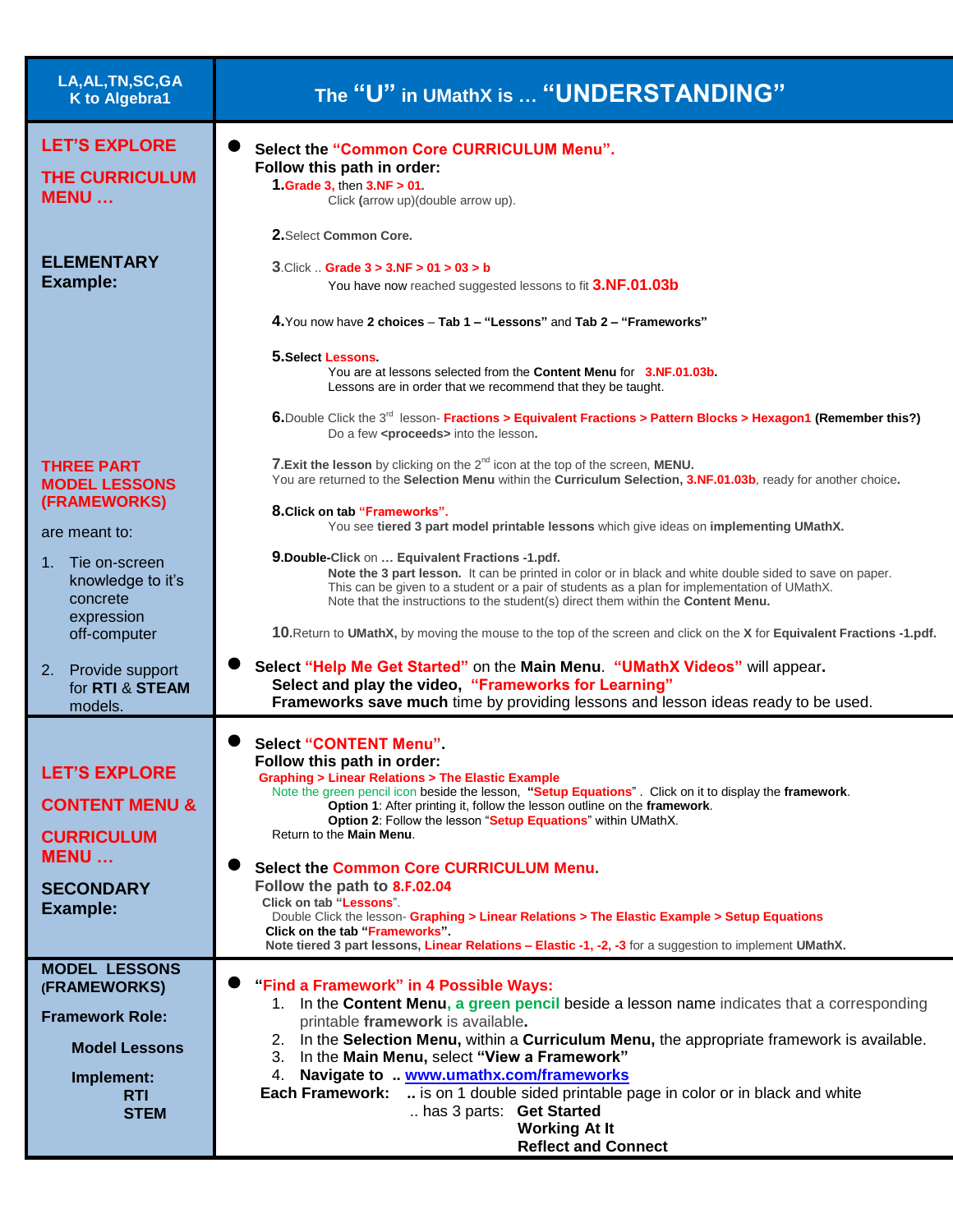| LA, AL, TN, SC, GA<br><b>K</b> to Algebra1                                                              | The "U" in UMathX is  "UNDERSTANDING"                                                                                                                                                                                                                                                                                                                                                                                                                                                                                                                                                                                                                                                                                                                                                                                                                                                                                                                                                                                                                                                                                                                                                                                                                                                                                                                                                                                               |
|---------------------------------------------------------------------------------------------------------|-------------------------------------------------------------------------------------------------------------------------------------------------------------------------------------------------------------------------------------------------------------------------------------------------------------------------------------------------------------------------------------------------------------------------------------------------------------------------------------------------------------------------------------------------------------------------------------------------------------------------------------------------------------------------------------------------------------------------------------------------------------------------------------------------------------------------------------------------------------------------------------------------------------------------------------------------------------------------------------------------------------------------------------------------------------------------------------------------------------------------------------------------------------------------------------------------------------------------------------------------------------------------------------------------------------------------------------------------------------------------------------------------------------------------------------|
| <b>The FRAMEWORK</b><br>offers another way to<br>use UMathX<br>It saves the teacher<br>time and effort. | <b>UMATH X</b><br><b>UMATHX</b><br><b>Framework for Learning:</b><br>Ratio Tables - Introduction - 1<br><b>Framework for Learning:</b><br><b>Equivalent Fractions - 3</b><br>Leader's Na<br>Co-Leader's Name<br>Instructor's Initials<br>Co-Leader's Name<br>Instructor's Initials<br><b>Getting Started:</b><br>In UMATH X follow the Content Menu path:<br><b>Getting Started:</b><br>Fractions > The Meaning of Fractions > IntroductionThink, Write, Say > Circles<br>Log into UMathX<br>As you work through the lesson, Circles, complete the corresponding notes below.<br>From the Content Menu, follow the path below.<br><b>We Think:</b><br>Fractions> Section 7: Ratios and Proportions> Ratio Table<br>Select and complete the Lesson: Introduction 2<br>The circle on the dreamcatcher is cut into equal parts<br>of the equal parts of the circle are green.<br>As you work through the Introduction 2, complete the table and corresponding notes belo<br>We Write:<br>-Number of <b>equal parts</b> shaded green<br>d 2: Compare given ratio to nev<br>ups of ginger ale<br>-Total number of equal parts<br>ratio to determine how many group.<br>ups of cranberry juice<br>We Say:<br>equal parts is green<br>out of<br>Discuss the method used to complete the table and Record a summary of your discussion in the space<br>of the shape is green<br>Working In It:<br>in LIN-TATH X follow the Content Menu pat |
| <b>PLAN A LESSON:</b><br><b>OPTION 1</b><br>1 <sup>ST</sup> CONTENT MENU<br>2 <sup>ND</sup> FRAMEWORK   | <b>PLANNING a LESSON - OPTION 1 - Choose from lessons scaffolded within the Content Menu.</b><br>First . Select the Content Menu. Choose the path to a particular lesson or set of lessons.<br><b>Example:</b> Place Value>Identify Place Value Patterns(to 1000)>D>Expanded Notation<br>Second  Note a green pencil icon beside  1) Expanded Notation<br>This indicates that a corresponding framework is available.<br>Click on the framework and print it, possibly 1 for every 2 or 3 students in the group.                                                                                                                                                                                                                                                                                                                                                                                                                                                                                                                                                                                                                                                                                                                                                                                                                                                                                                                    |
| <b>OPTION 2</b><br>1 <sup>ST</sup> CURRICULUM<br>menu<br>2 <sup>ND</sup> LESSON PATHS<br>3RD FRAMEWORKS | <b>PLANNING a LESSON - OPTION 2 - This is likely the option if you work in a version of CCSS.</b><br>First  Follow the steps within the version of the COMMON CORE CURRICULUM menu.<br>Second  Click on the LESSON button to make appropriate lessons available.<br>Third  Click on the FRAMEWORKS button for appropriate frameworks if they exist. Print.<br>Some Examples for PLACE VALUE within the Common Core Curriculum<br>2.NBT.01.01a - Place Value>Identify Place Value Patterns(to 1000)>D>Expanded Notation<br>(Place Value to 1000 - Expanded Notation)<br>2.NBT.01.03 - Place Value>Identify Place Value Patterns(To 100)>C>Pictures To Numbers #2<br>2.NBT.01.03--Place Value>Identify Place Value Patterns(To 100)>C>Tens & Ones To Pictures #2<br>2.NBT.01.03--Place Value>Identify Place Value Patterns(To 100)>C>Numbers To Pictures #2<br>2.NBT.01.03--Place Value>Identify Place Value Patterns(To 100)>C>2 Digit Numbers - Different Ways<br>(Place Value - 2 Digit Numbers-Different Ways)<br>2.NBT.01.03- Whole Numbers & Integers>The Meaning Of Whole Numbers>Seeing Number> To Hundreds>Ex1<br>2.NBT.01.03- Whole Numbers & Integers>The Meaning Of Whole Numbers>Expanded Notation To 999>Ex 1<br>Content<br>$\oplus$<br>Menu<br>Main Menu<br><b>Possible</b><br>ber Lines: Ex. 1 - Pain<br><b>Paths</b><br>in<br>Frameworks<br>Lessons<br>Lesson<br>电电<br>Planning<br>Curriculum<br>Menu                |
|                                                                                                         | 3.NBT.01.01- Whole Numbers & Integers>The Meaning Of Whole Numbers>Rounding Large Numbers>Concepts<br>(Rounding Large Numbers - To Nearest Ten - Concept 1, Concept 2, Example 1, Example 2)<br>3.NBT.01.01- Whole Numbers & Integers>The Meaning Of Whole Numbers>Rounding Large Numbers>Concepts<br>(Rounding Large Numbers - To Nearest Hundred - Concept 3, Example 3)<br>(Rounding Large Numbers - To Nearest 10, 100 And 1000)                                                                                                                                                                                                                                                                                                                                                                                                                                                                                                                                                                                                                                                                                                                                                                                                                                                                                                                                                                                                |